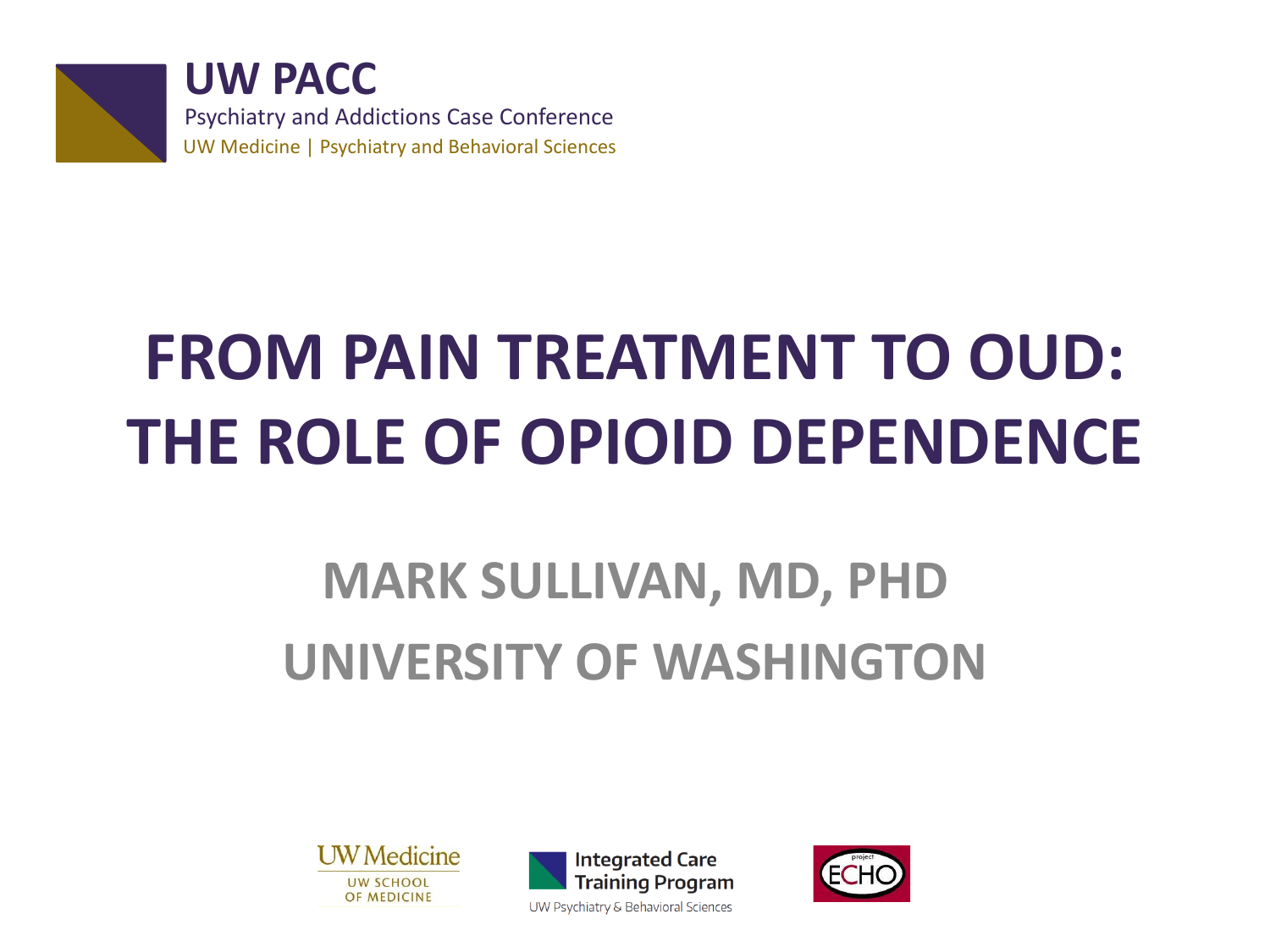### **GENERAL DISCLOSURES**

The University of Washington School of Medicine also gratefully acknowledges receipt of educational grant support for this activity from the Washington State Legislature through the Safety-Net Hospital Assessment, working to expand access to psychiatric services throughout Washington State.

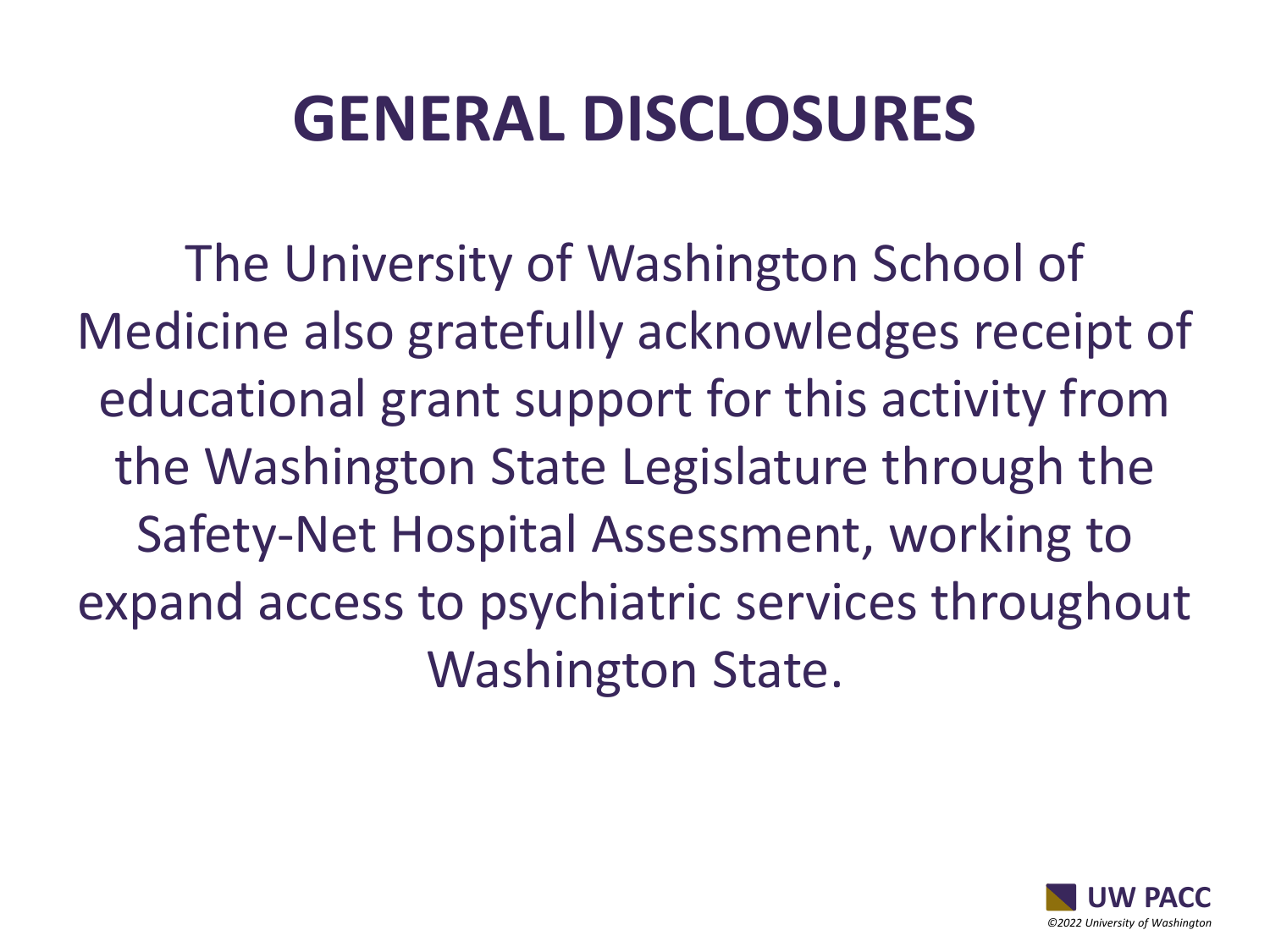### **SPEAKER DISCLOSURES**



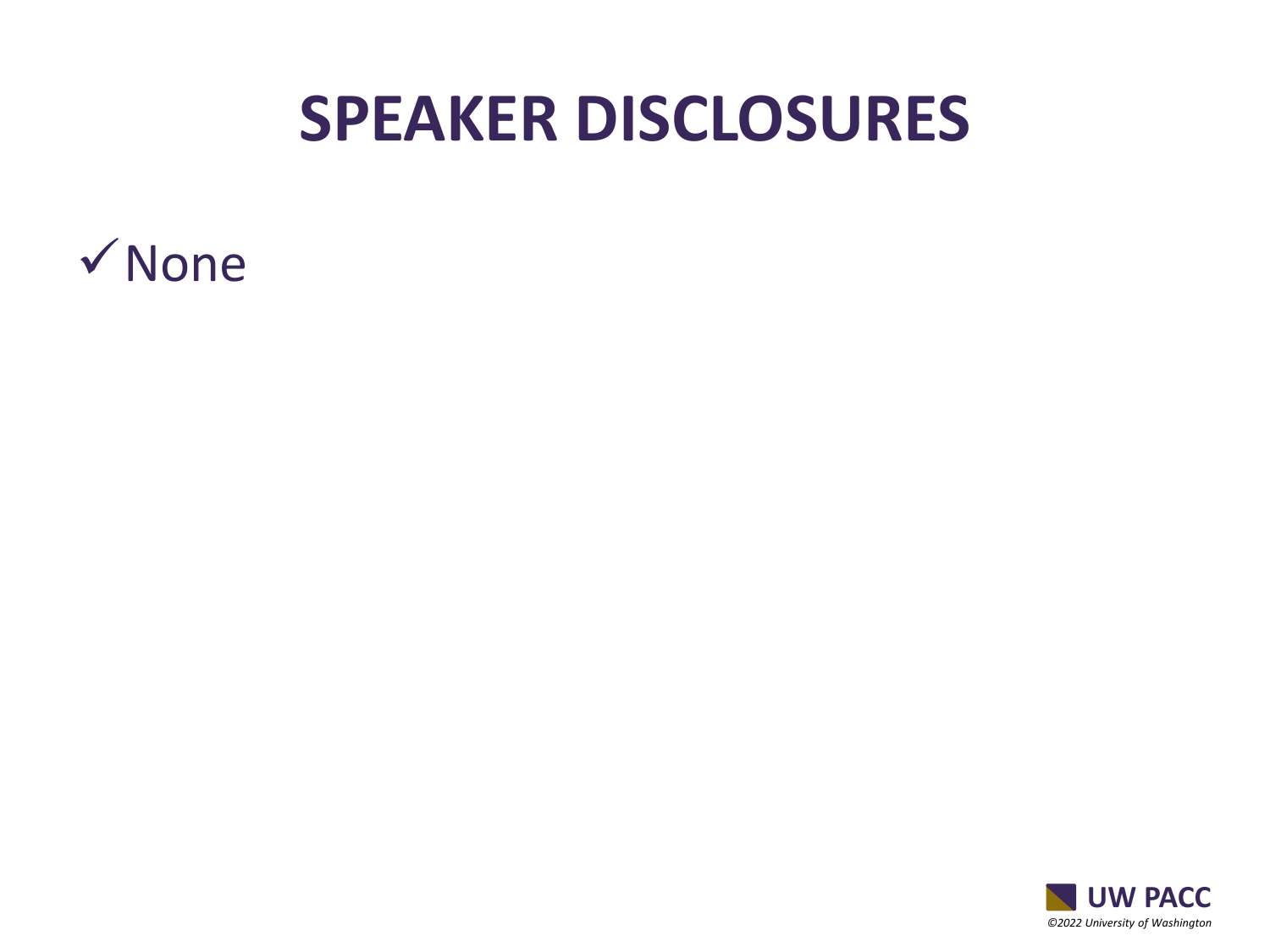### **OBJECTIVES**

- 1. Learn how to decide a patient on long-term opioid therapy is not doing well
- 2. Understand why patients on opioids may not be the best judge of whether they are doing well
- 3. Learn about the various facets of opioid dependence

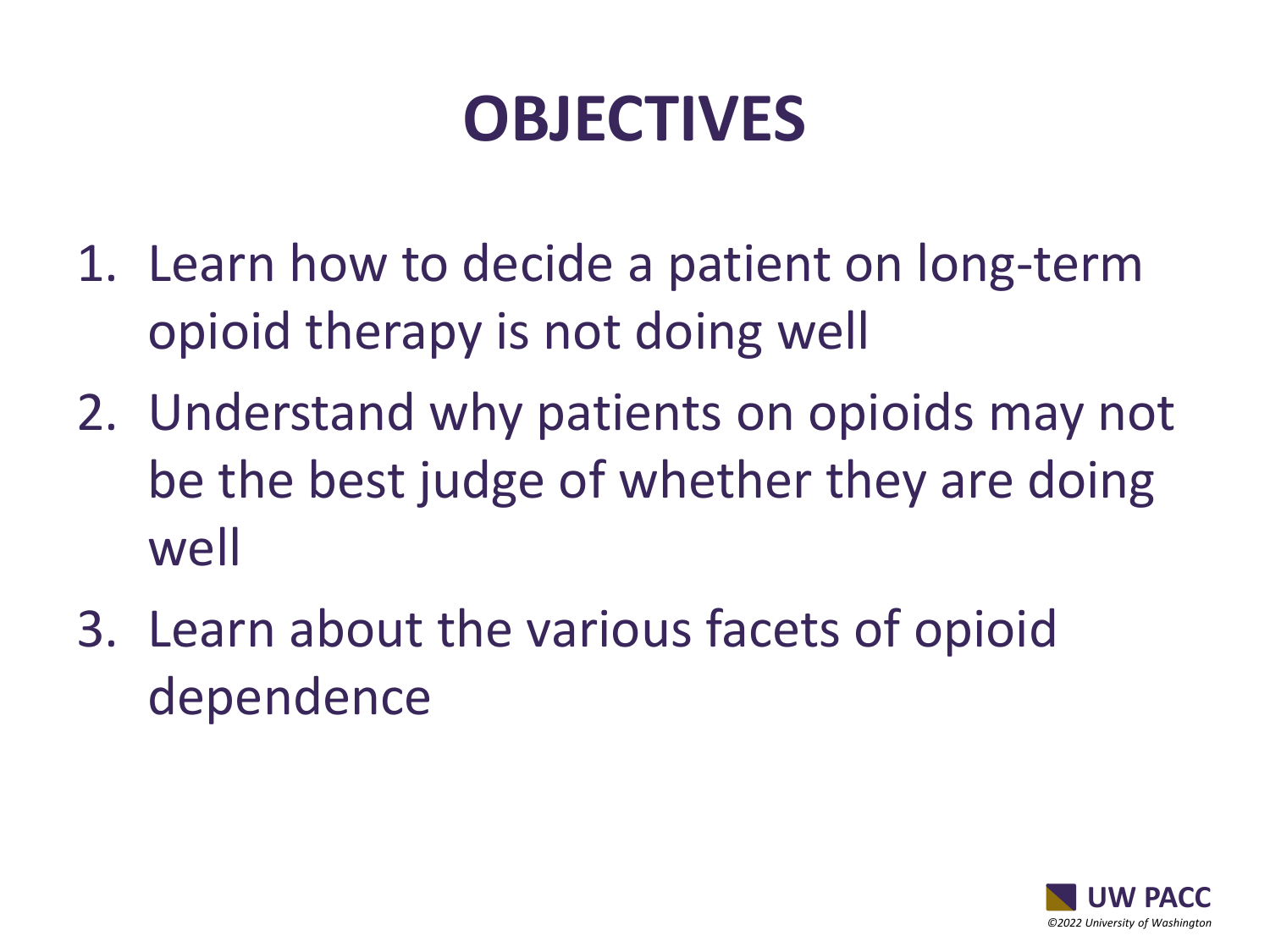My patient on chronic opioid pain treatment is not doing well.

He may be addicted to opioids.

What should I consider doing next?



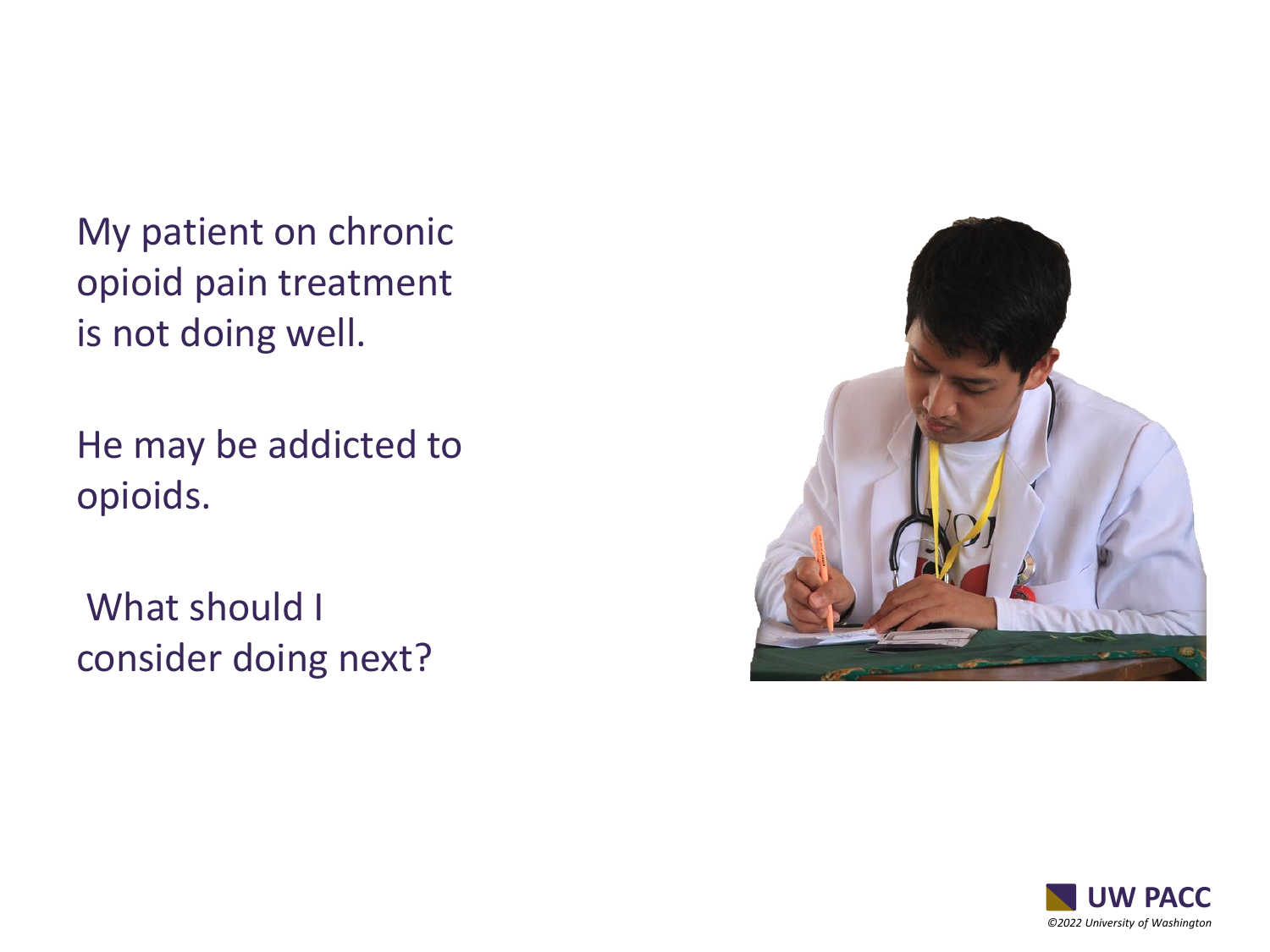### **How to tell your patient on LtOT is not doing well**

- Consider goals of LtOT
	- Pain reduction (intensity, interference)
	- Functional improvement (physical, emotional, social, role)
	- Life improvement (HRQL, reduced disability, love/work/play, life moving forward again)

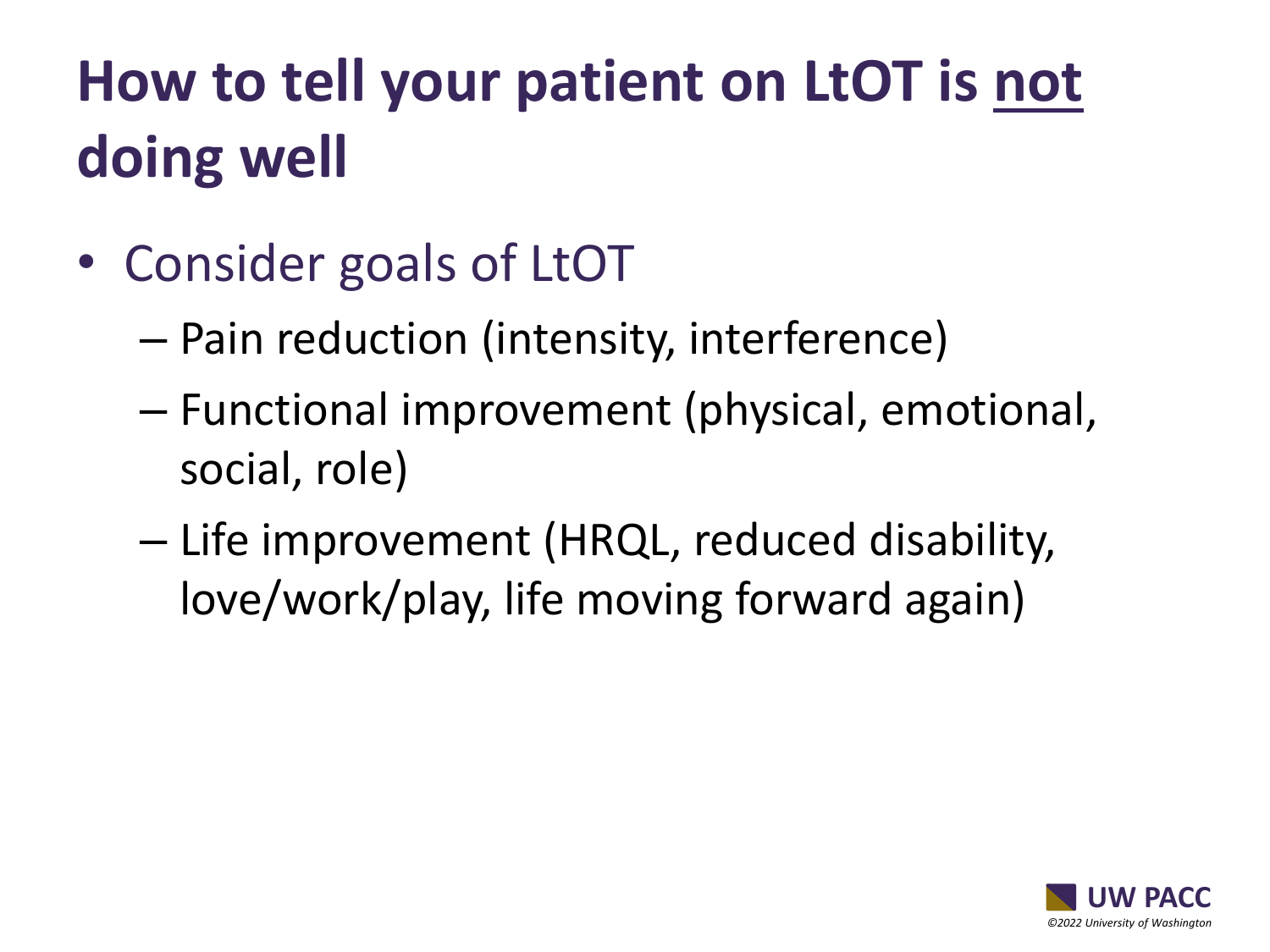### **How to tell your patient on LtOT is not doing well**

- Are the goals of LtOT being met (on average):
	- Pain reduction
		- High rates of pain intensity and interference in LtOT clinical practice (Hoffman 2017, Dobscha 2016, Eriksen 2006)
		- Especially patients on high opioid doses (Morasco 2010, Merrill 2014, Hauser 2018)
	- Functional improvement
		- Low functional status, very low rates improvement (Webster 2007, Krebs 2018)
		- Lower return to work rates for patients prescribed opioids (Carnide 2018)
	- Life improvement
		- Patients often acknowledge they are not doing well, but believe they would be worse off opioids

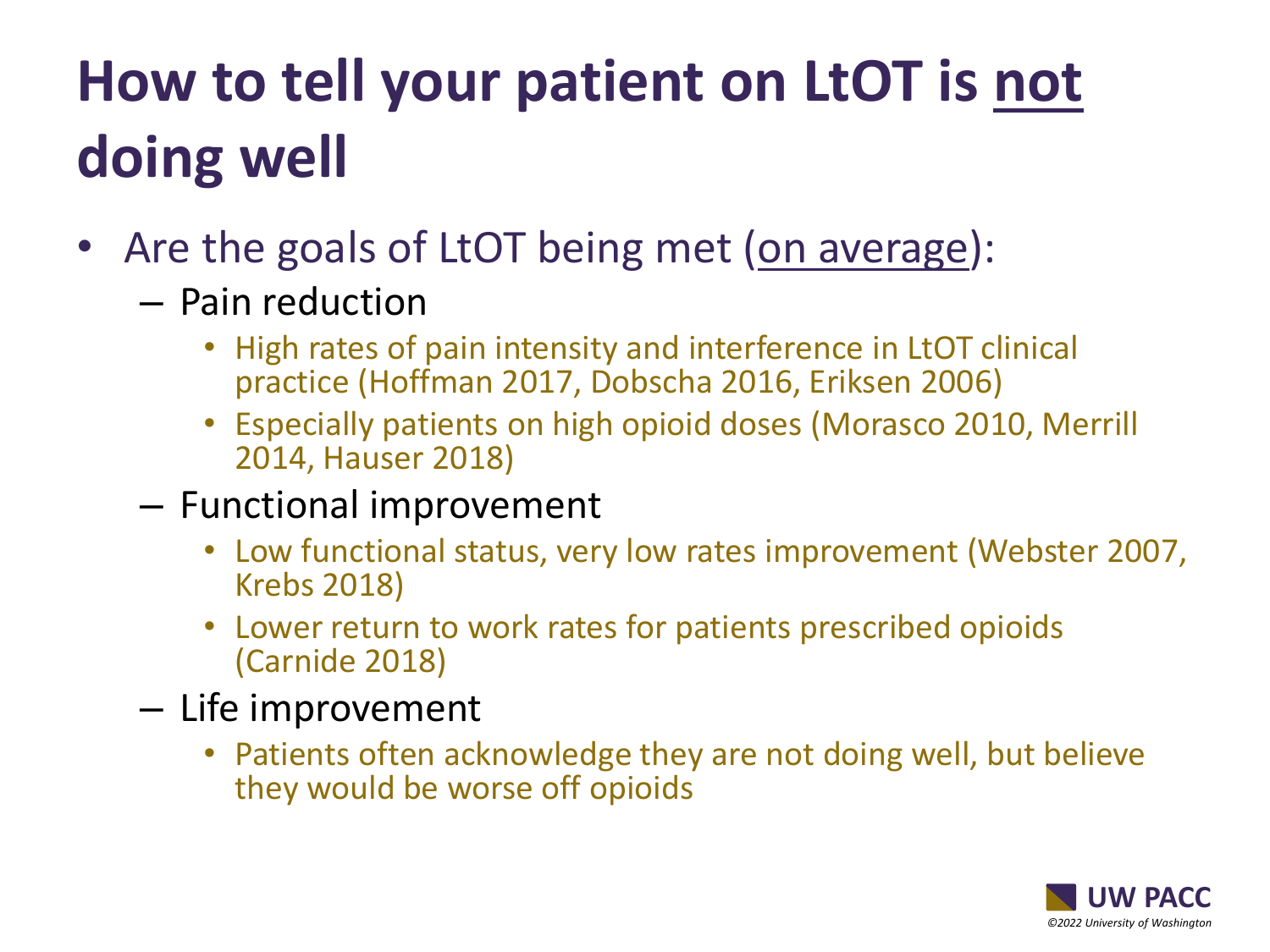### **How to tell your patient on LtOT is not doing well**

- Are the goals of LtOT being met (this patient):
	- Pain reduction
		- Pre-opioid pain scores rarely available
		- Patients (self-selected) report improvement compared to pre-opioid pain levels, but may overemphasize opioid initiation and discontinuation experiences

#### – Functional improvement

- Patients report improved function, though spouses often contradict this. Function remains low for most. (couch time)
- Life improvement
	- Patients often acknowledge they are not really happy with LtOT, but are fearful of losing access to opioids

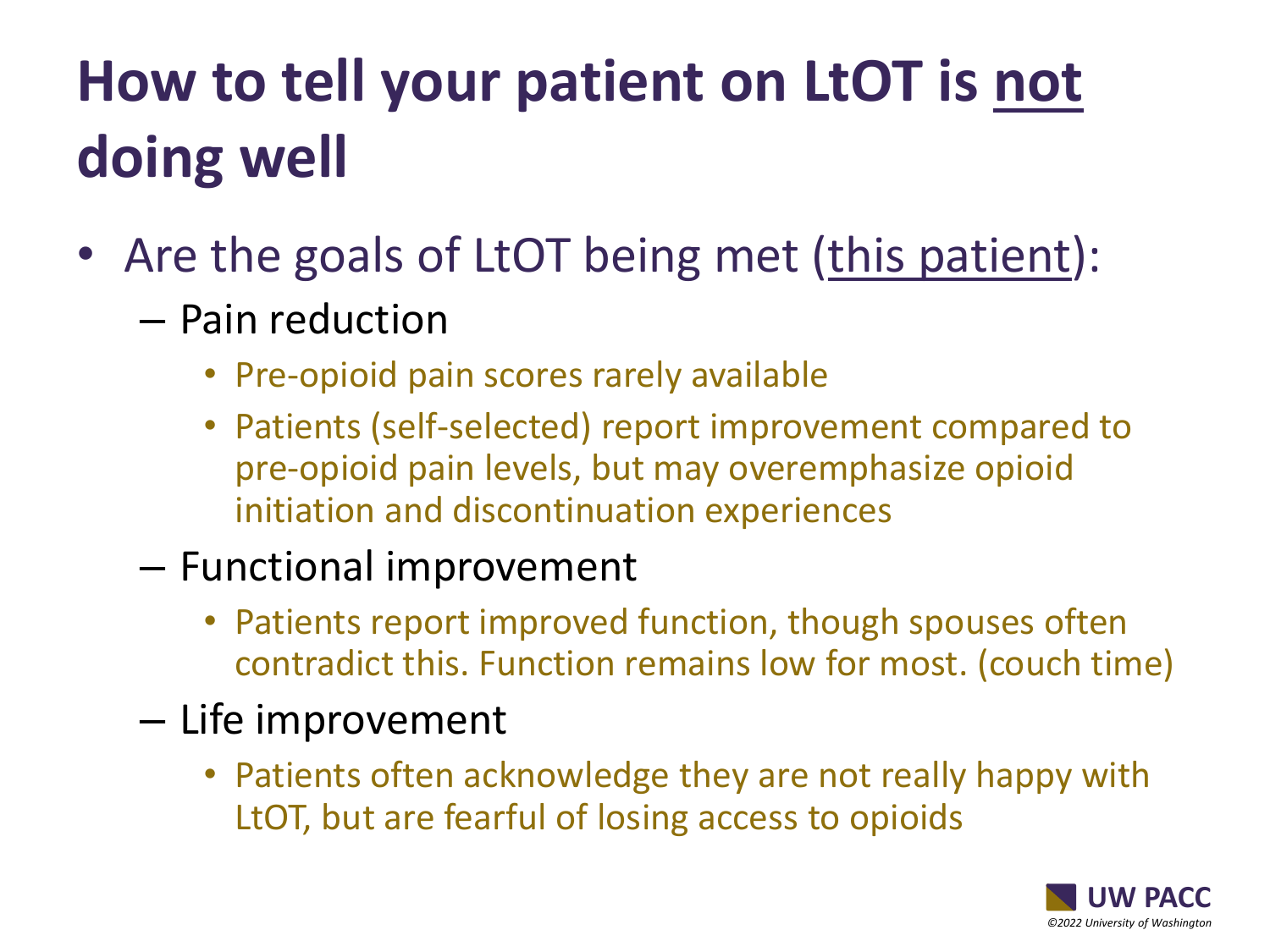### **Why might the patient not be the best judge of LtOT benefits and harms?**

- Benefits: memory/ fear of overwhelming pain
	- Pain improved to unchanged in supported taper
	- Pain improved to worsened in unsupported taper
- Harms: Opioid therapy may impair perception
	- "No longer a zombie", confirmed by spouses
	- Hard to distinguish pain flare vs. withdrawal
- Distorting lens: opioid dependence
	- Is it as physical and temporary as alleged?

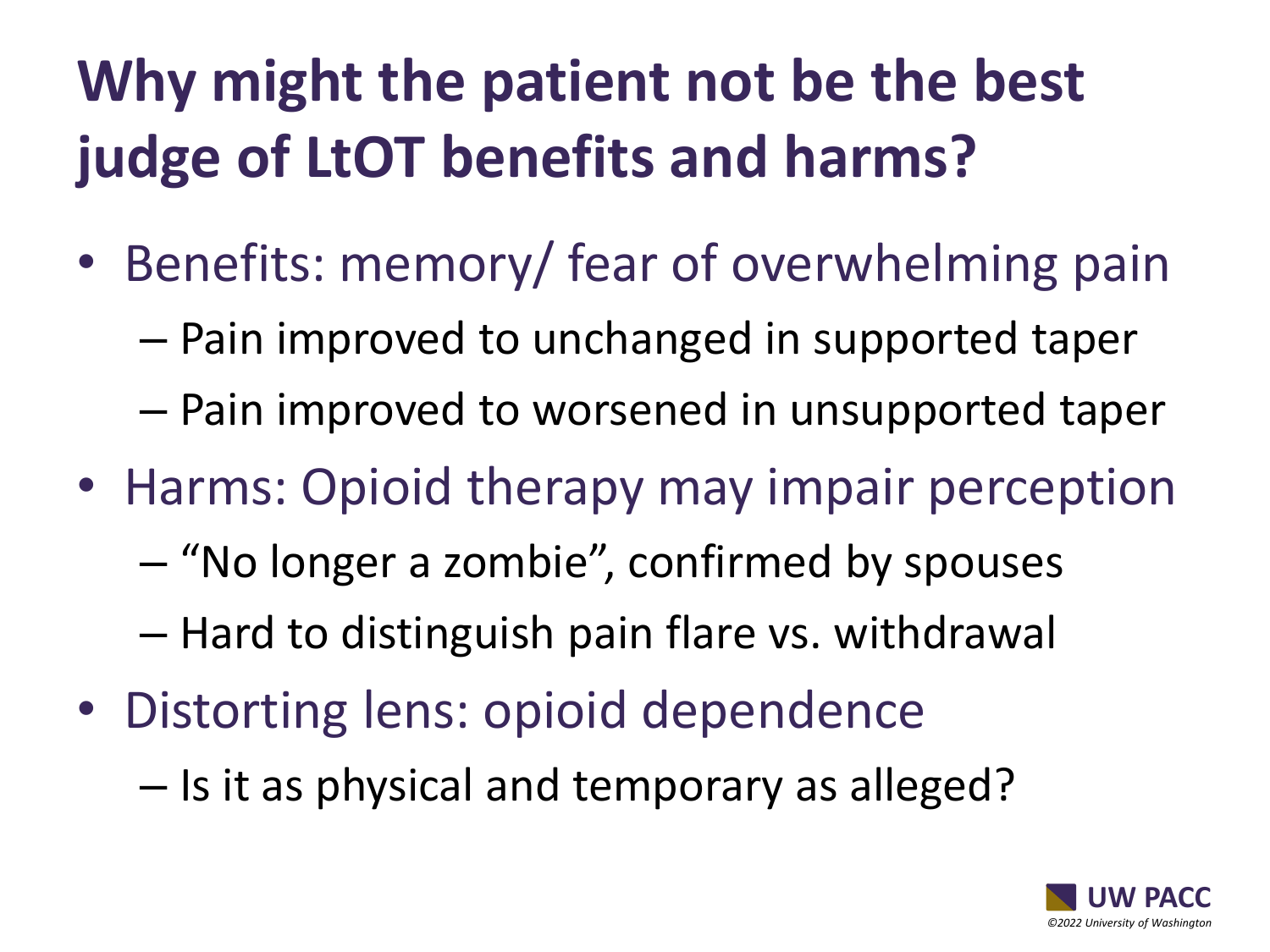## **The nature of opioid dependence**

- DSM-IV Opioid Dependence  $\rightarrow$  DSM-V OUD – This is not my focus
- Psychological vs. physiological dependence
	- But psychological dependence discarded as part of focus on addiction as brain disease
	- This left physiological dependence, which is seen:
		- Inevitable with opioid exposure (unlike addiction)
		- Physical (somatic, bodily symptoms)
		- Temporary (resolves within a week or two of opioid DC)

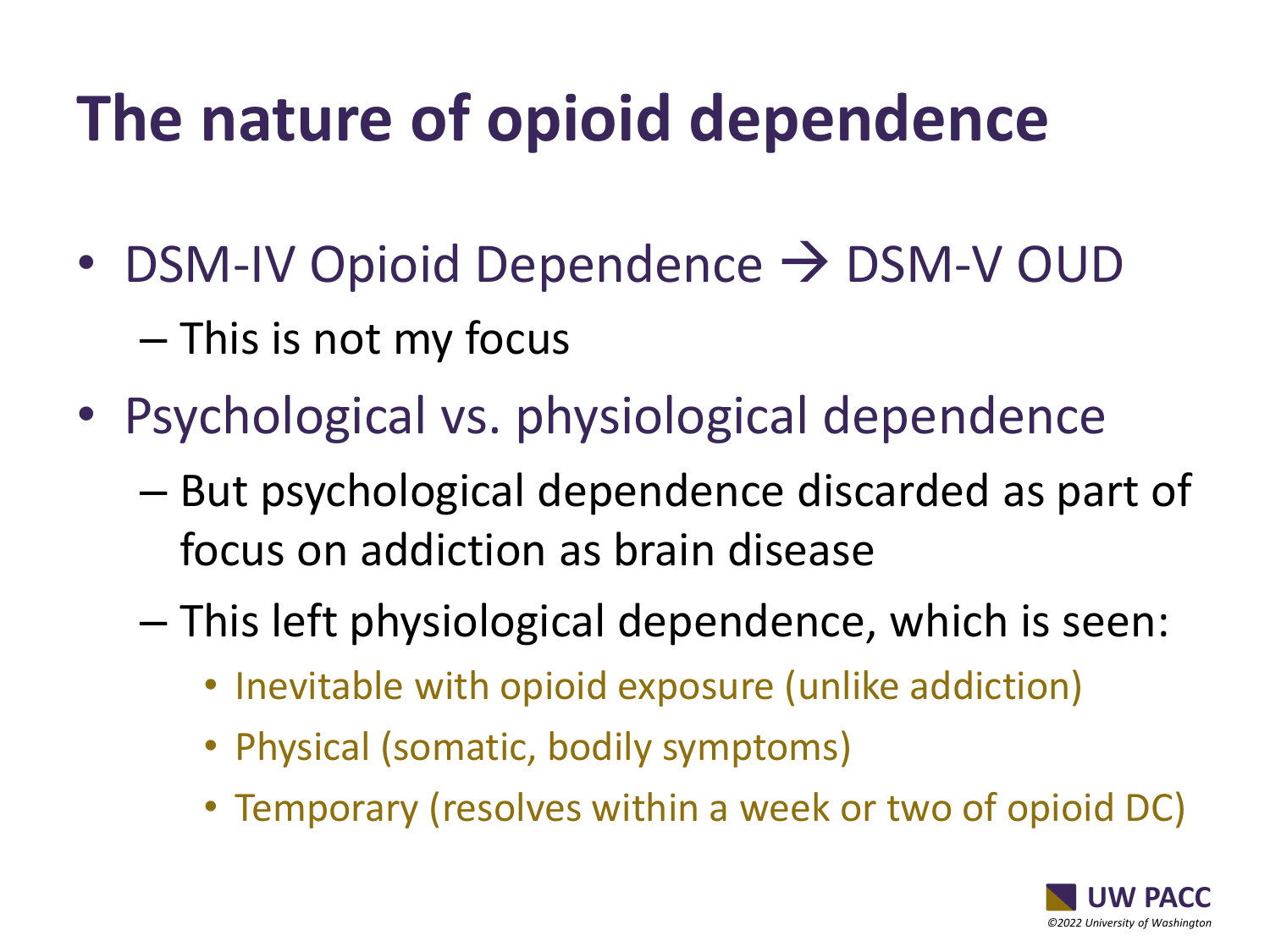### **Our new view of opioid dependence**

- Revealed by patients taking opioids *as prescribed*  for years, esp. high doses who not doing well, but are unable to taper (Manhapra 2020)
	- Due to anxiety, insomnia, dysphoria, anhedonia, feeling "dead", and increased pain (original v. opioid)
- These patients may have engaged in no aberrant behaviors, but suffer from a form of persistent iatrogenic dependence
	- Often angry with addiction or OUD label

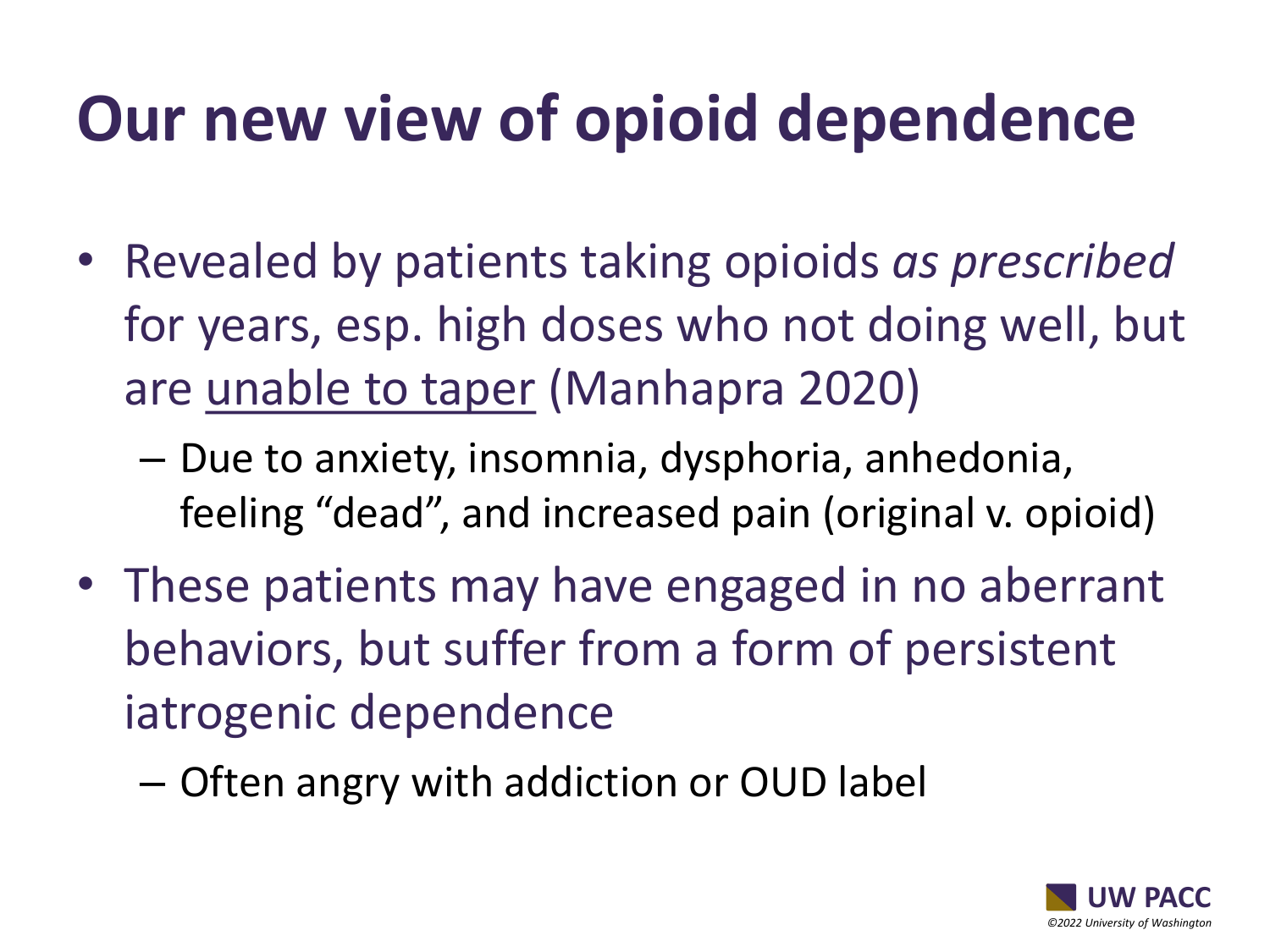## **Biology and psychology of refractory opioid dependence**

- Biology
	- Related to opioid-induced hyperalgesia
	- May be similar to second phase of addiction
	- Koob's concept of hyperkatefia (negative affectivity)
		- Binge-intoxication *(basal ganglia)*
		- Withdrawal-negative affect *(extended amygdala)*
		- Preoccupation-anticipation *(prefrontal cortex)*
- Psychology
	- $-$  Opioid-induced deactivation  $\rightarrow$  depression
	- Incentive salience, anti-reward

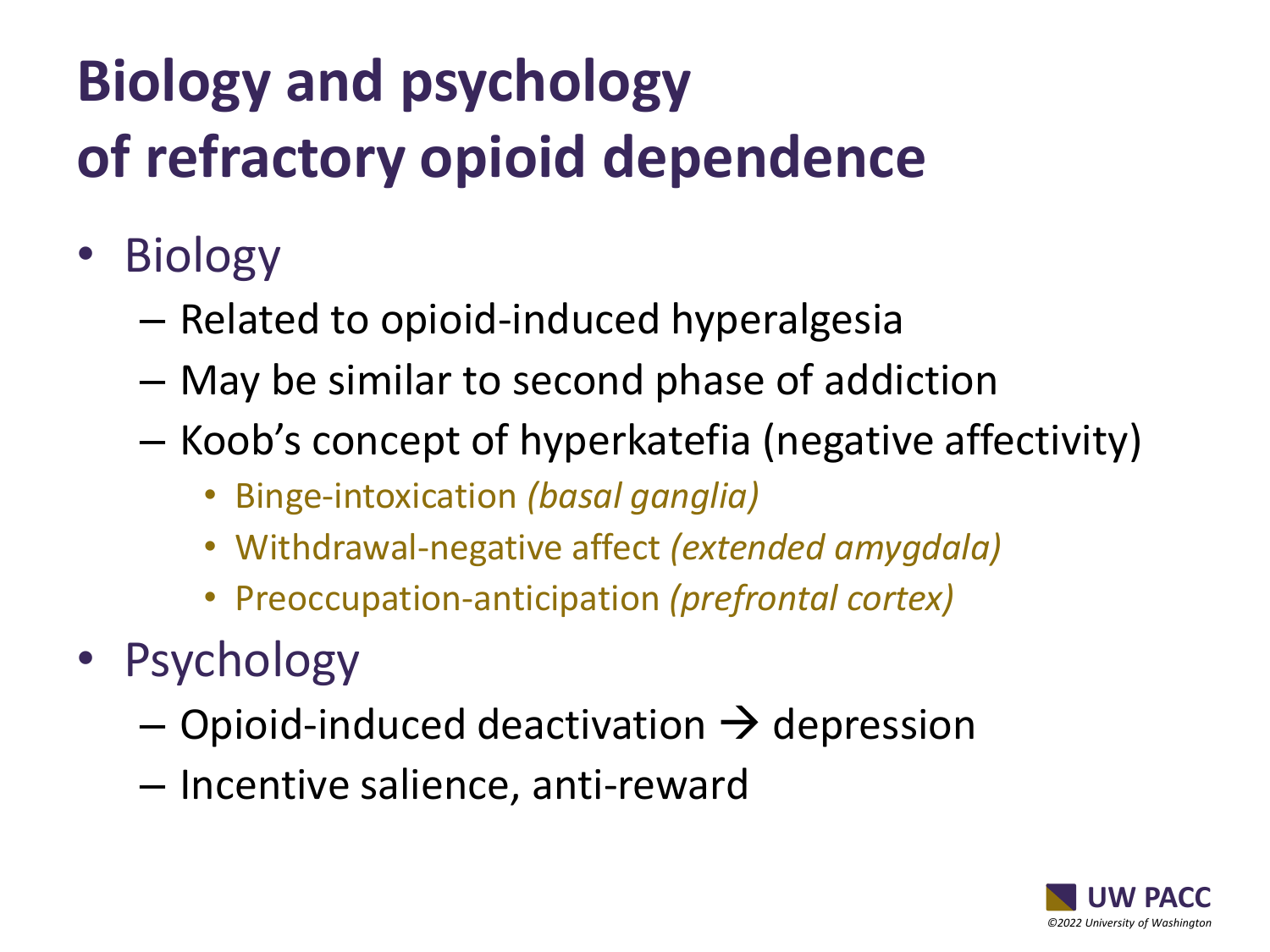### **Refractory opioid dependence (ROD) vs OUD**

- Role of reliable source of prescribed opioids – ROD may start looking like OUD with opioid DC
- In ROD, withdrawal may look like pain flares since priority given to pain over affect
- In ROD, salience of pain relief is enhanced and salience of other rewards is diminished
- In OUD, opioid reward overwhelms all other rewards

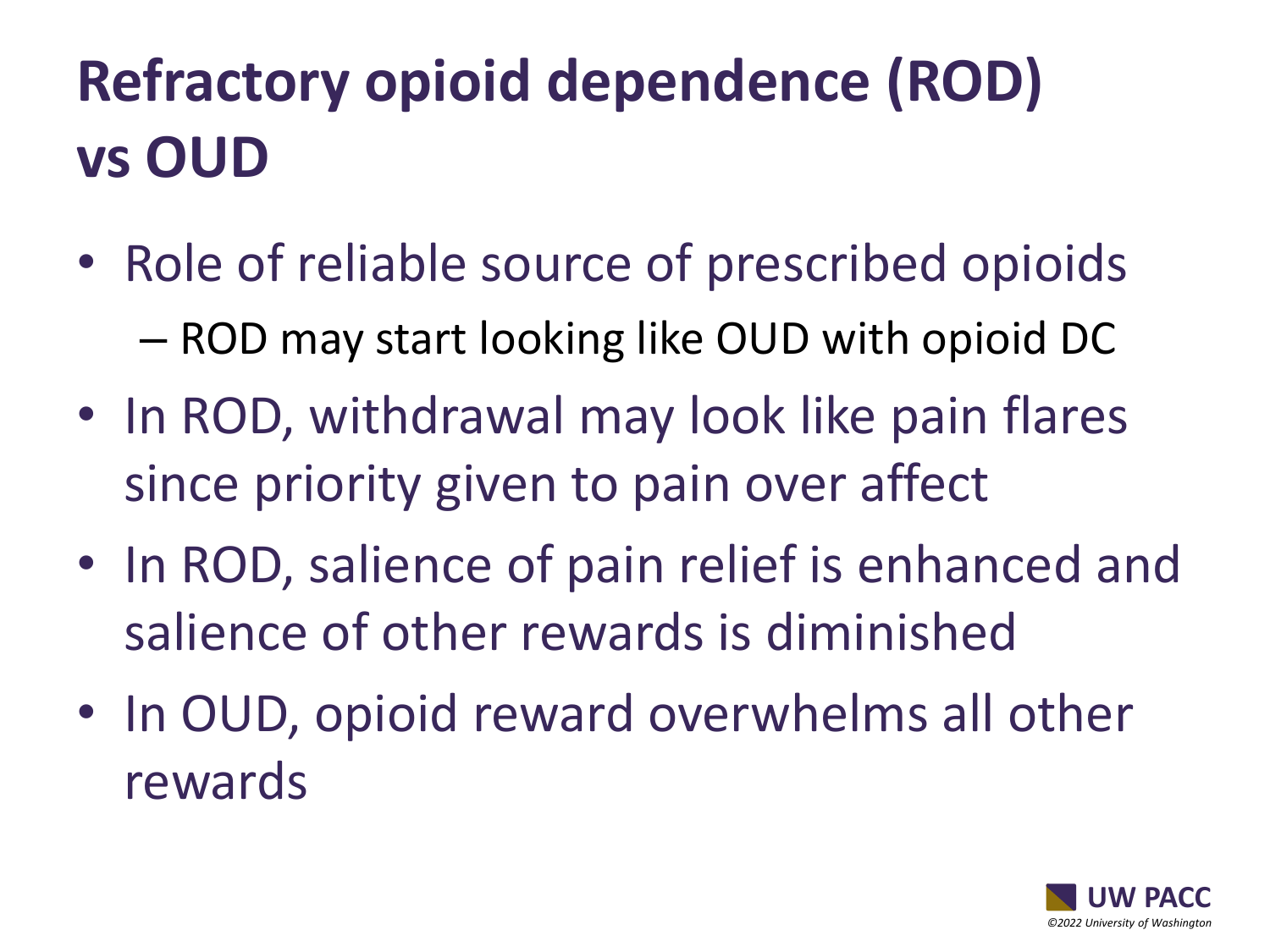### **Does your patient on LtOT have ROD or OUD?**

- ROD probable
	- Minimal aberrancies, unable to taper, very high salience of pain relief
	- Deactivated, impaired social/emotional function
- OUD probable
	- Aberrancies common, illicit polysubstance use
	- Non-oral administration, severe social harms